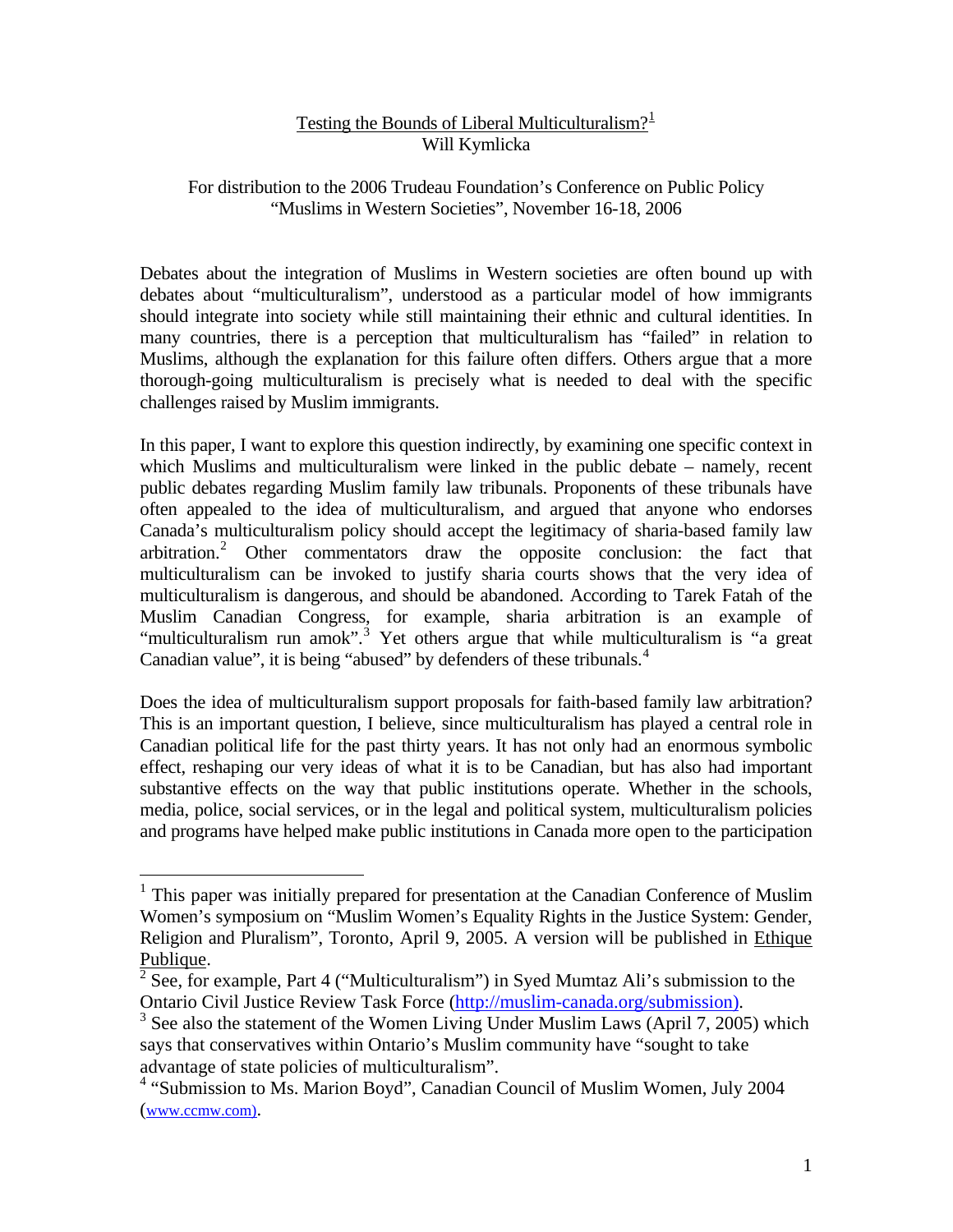of immigrants and ethnic minorities.<sup>[5](#page-1-0)</sup> I believe that these effects have generally been positive, and indeed Canada's multiculturalism policy is often seen around the world as a success story.

It is important, therefore, to figure out how exactly the issue of faith-based family law arbitration is connected to that of multiculturalism. To answer this question, we need to step back and look at the history of the multiculturalism policy. The policy is neither simple nor static: its main goals have changed significantly over time, and may be going through yet another transformation.

# 1. The Liberal Foundations of Canadian Multiculturalism

The multiculturalism policy was originally introduced by Prime Minister Pierre Elliot Trudeau in September 1971. The crucial point about this original policy, for our purposes, is that it was a very liberal conception of multiculturalism, grounded in liberal ideas of individual freedom. As Trudeau put it when introducing the policy to the House of Commons, "a policy of multiculturalism within a bilingual framework is basically the conscious support of individual freedom of choice. We are free to be ourselves" (Trudeau 1971: 8546). Each individual should be free to decide whether, or to what extent, they wish to maintain an inherited ethnic or religious identity, and to what extent they wish to challenge or reject the practices associated with their inherited group membership. People who wish to maintain and express their ethnic or religious identity should be free to do so without fear of discrimination or stigmatization within the larger society – they should not have to hide or abandon their ethnic identity in order to participate in society. But nor should anyone be forced to maintain an ethnic identity, or to preserve its traditional practices, if they no longer wish to do so – they should not be forced by other group members or group leaders to follow customs they no longer value.

In this sense, the adoption of multiculturalism in 1971 was part of a more general liberal revolution in Canada, starting with the (statutory) Bill of Rights in 1960 and capped by the adoption of the (constitutional) Charter of Rights in 1982 (which is very liberal by international standards). In this 20 to 25-year period, many traditional hierarchies and forms of social control in Canadian society were contested in the name of individual freedom and equality, including restrictions on birth control and abortion, the criminalization of homosexuality, as well as various forms of discrimination against women, blacks, Aboriginals and religious minorities.

The multiculturalism policy was seen as a natural extension of this liberal logic of individual rights, freedom of choice, and non-discrimination. It is thus not surprising that government documents explaining the origins of the multiculturalism policy often start with the Universal Declaration of Human Rights in 1948, and the Canadian Bill of Rights in 1960. The fundamental moral impulses behind the policy were the liberal values of individual freedom and equal citizenship on a non-discriminatory basis.

<span id="page-1-0"></span><sup>&</sup>lt;sup>5</sup> For evidence, see Kymlicka 1998; and Bloemraad 2005.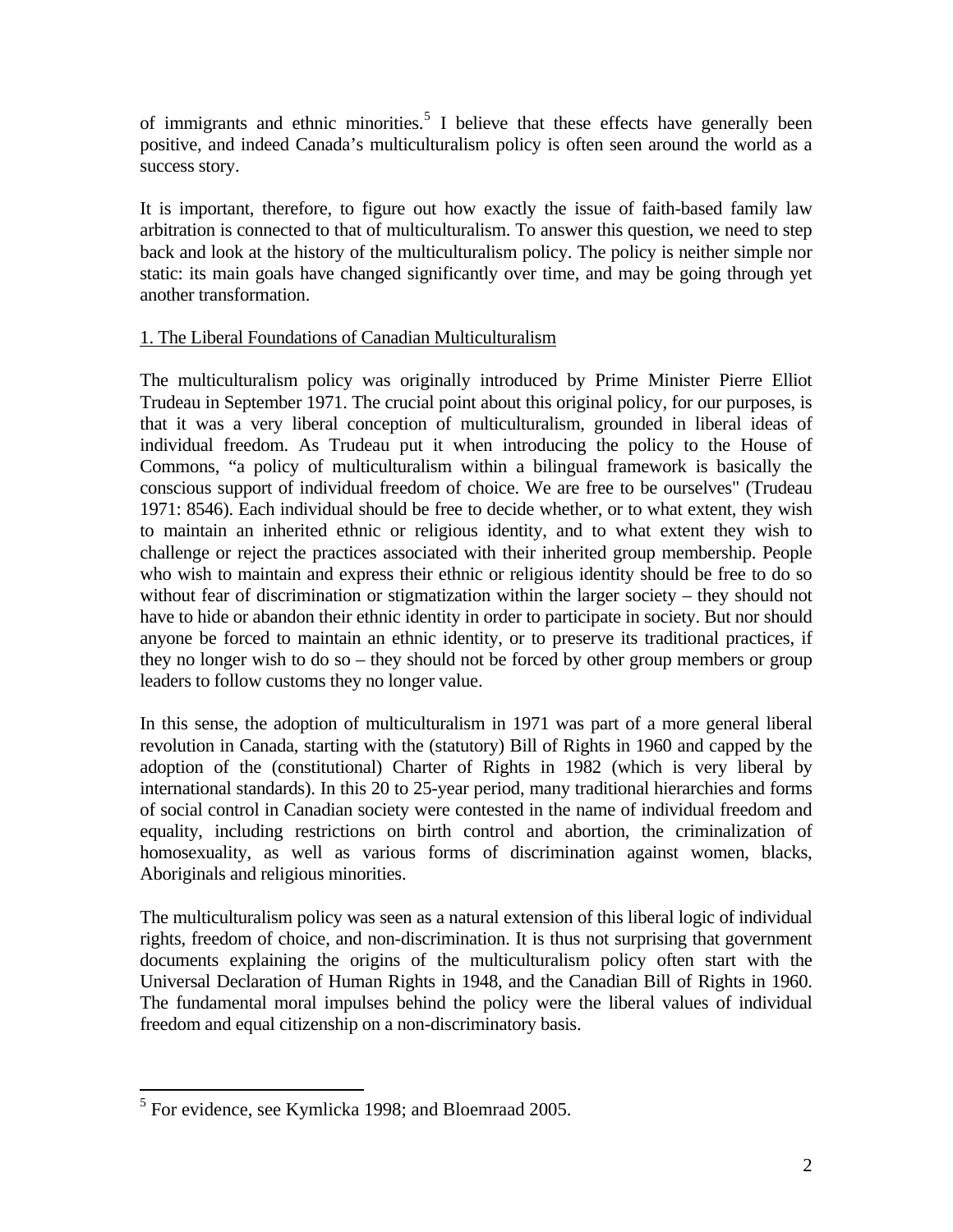This liberal conception of multiculturalism is not unique to Canada. According to James Jupp - who played a pivotal role in defining Australia's multiculturalism policy multiculturalism in Australia "is essentially a liberal ideology which operates within liberal institutions with the universal approval of liberal attitudes. In accepts that all humans should be treated as equals and that different cultures can co-exist if they accept liberal values" (Jupp 1996: 40).

We can distinguish this liberal ideal of multiculturalism from a different model, which we might call "traditionalist" or "communitarian". On this alternate model, the goal of multiculturalism is to enable a group to maintain its inherited practices even if they violate the rights of individuals (eg., coerced arranged marriages; female genital mutilation; denying education to girls, honour killings, the "cultural defense" in criminal law, etc.). Traditionalist multiculturalism seeks to enhance the ability of a group to enforce the group's practices on its members: group leaders should have the power to police the behaviour of group members, to pressure members to follow the inherited practices of the community, and to sanction those who deviate from them, even if this requires that the community be exempted from constitutional guarantees of individual rights.<sup>[6](#page-2-0)</sup>

This is obviously a very different conception of multiculturalism. The liberal model of multiculturalism is based on the principle that all individuals should be free to make their own choices about whether or how to express and ethnic and religious identity, and that all groups should respect basic liberal values of human rights and democracy. The traditionalist model of multiculturalism is based on the principle of cultural relativism: each group should be able to practice its own customs (including its customary forms of enforcement and punishment), whether or not they respect principles of individual freedom, human rights and democracy.

In both the popular and academic debates, it is often assumed that multiculturalism must take this traditionalist form. It is assumed that proponents of multiculturalism are committed to cultural relativism, and reject the values of Enlightenment liberalism, including its ideal of universal human rights. For example, the international organization Women Living Under Muslim Laws has associated the spread of multiculturalism policies in the West with the spread of cultural relativism (WLUML 2005). Several academics have made the same claim (eg., Barry 2001). Other analysts, who acknowledge that there are both liberal and traditionalist conceptions of multiculturalism, assert there has been a long-standing struggle between the two over how to interpret the ideal of multiculturalism (Tamir 1996).

Yet if we examine the origins of the multiculturalism policy in Canada, what is striking is that no one defended, or even discussed, the traditionalist model. It is not surprising that Trudeau himself was in favour of the liberal model of multiculturalism – his passionate commitment to liberal values is well-known. What is more surprising, perhaps, is that no one else who participated in the original Canadian debates expressed any interest in the traditionalist model. In fact, so far as I can tell, the first time that commentators started to

<span id="page-2-0"></span> $6$  A historical example of such a traditionalist conception of multiculturalism is the millet system of the Ottoman Empire.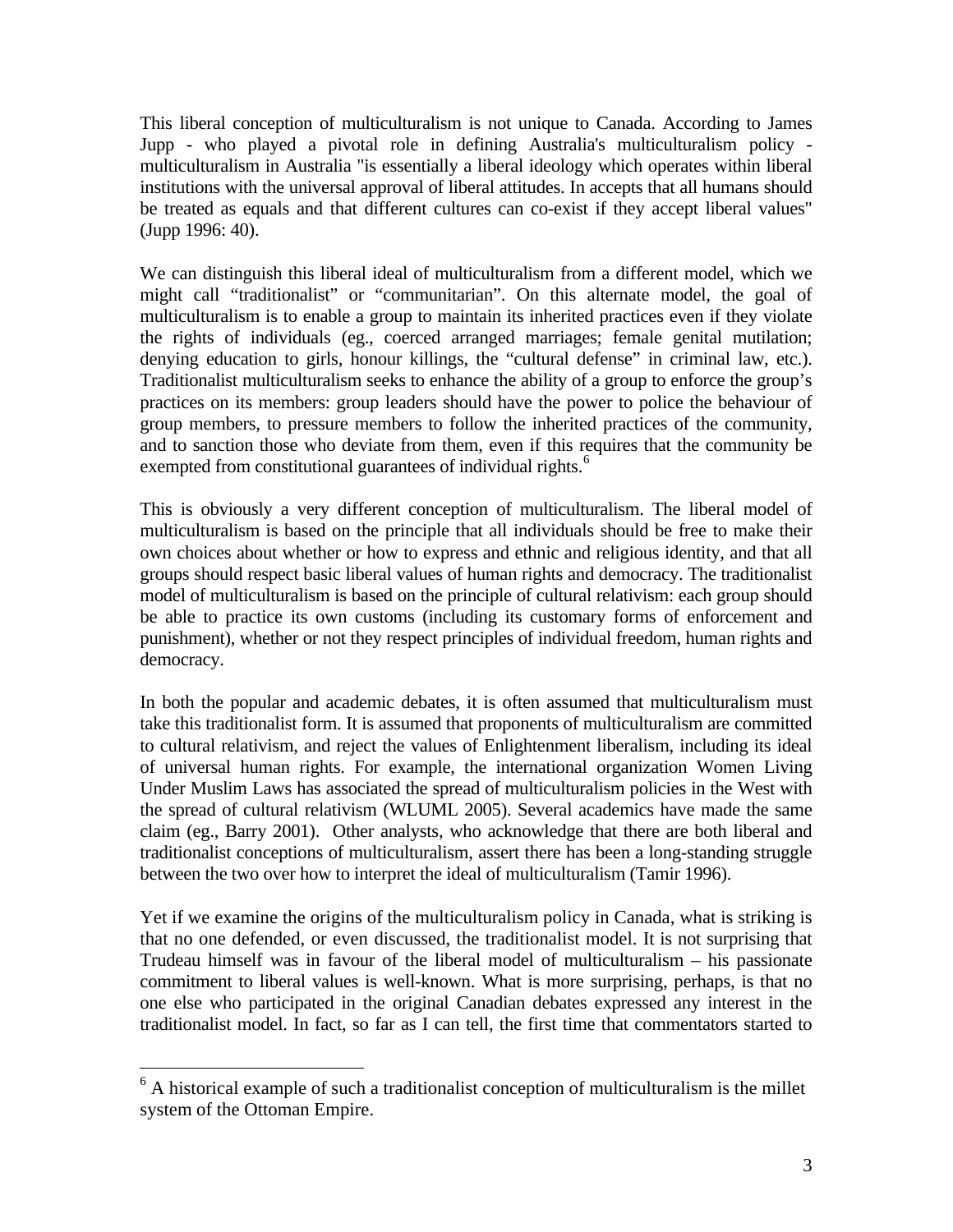associate multiculturalism with cultural relativism in the Canadian public debate was in 1990. This debate was spurred in part by Reginald Bibby's book Mosaic Madness, which asked whether the logic of multiculturalism entailed allowing immigrant groups to maintain whatever practices they brought with them, no matter how illiberal or undemocratic. A similar charge was made by Neil Bissoondath and Richard Gwyn in influential books in the early 1990s (Bissoondath 1993; Gwyn 1995), and was picked up by countless newspaper columnists.

But this debate only arose twenty years after the policy had been adopted. By 1990, the multiculturalism policy had not only been in operation for twenty years, but it had been constitutionally entrenched in the 1982 Charter of Rights and Freedoms, and given a statutory basis in the 1988 Multiculturalism Act. Multiculturalism policies had also diffused beyond the federal government to the provincial and municipal levels. Throughout this key twenty-year period from 1970 to 1990 when multiculturalism was being defined and diffused, it was simply taken for granted that multiculturalism was grounded in (and constrained by) liberal values of individual freedom and equality.

Why wasn't there more of a debate about the possibility that multiculturalism could be used (or abused) to maintain illiberal practices? The answer, I think, lies with the nature of the groups that initially demanded multiculturalism. The groups who initially mobilized for multiculturalism in Canada, and for whom the policy was initially designed, were long-settled European-origin ethnic groups - above all the Ukrainians, and to a lesser extent the Italians, Poles, Czechs and Slovaks, Germans, Dutch, Scandinavians.<sup>[7](#page-3-0)</sup> It was these "white ethnics" who pushed for multiculturalism in the 1960s, leading to its adoption in 1971.

It is important to remember that Canada had a racially discriminatory immigration policy until the 1960s that kept most Asians, blacks and Arabs out of the country. It was only in the mid-1960s that these non-white "visible minorities" started to emigrate in significant numbers to Canada. And it was only several years later, long after the multiculturalism policy was already established, that they started to gain a significant voice in the debate.

In the 1960s, therefore, the ethnic groups that dominated the public debate over multiculturalism were white European groups. Most of these groups had been present in Canada for two or three generations, and were typically very well-integrated, not only economically but also politically. When they first arrived in Canada, some native-born Canadians expressed scepticism about their capacity to integrate into society and to adjust to

<span id="page-3-0"></span> $<sup>7</sup>$  It's hardly an overstatement to say that we owe the multiculturalism policy to the</sup> relentless efforts of a handful of Ukrainian-Canadians who fought persistently in the 1960s for the policy – see Jaworsky 1979; Lupul 2005. The immediate trigger for this mobilization was the Royal Commission on Bilingualism and Biculturalism, and its mandate to enhance the (French-English) "duality" of Canada as a way of accommodating and defusing Quebecois nationalism. The white ethnics believed that the B&B Commission would essentially carve up public resources and offices between the English and French, leaving the white ethnics out in the cold. See Kymlicka 2004.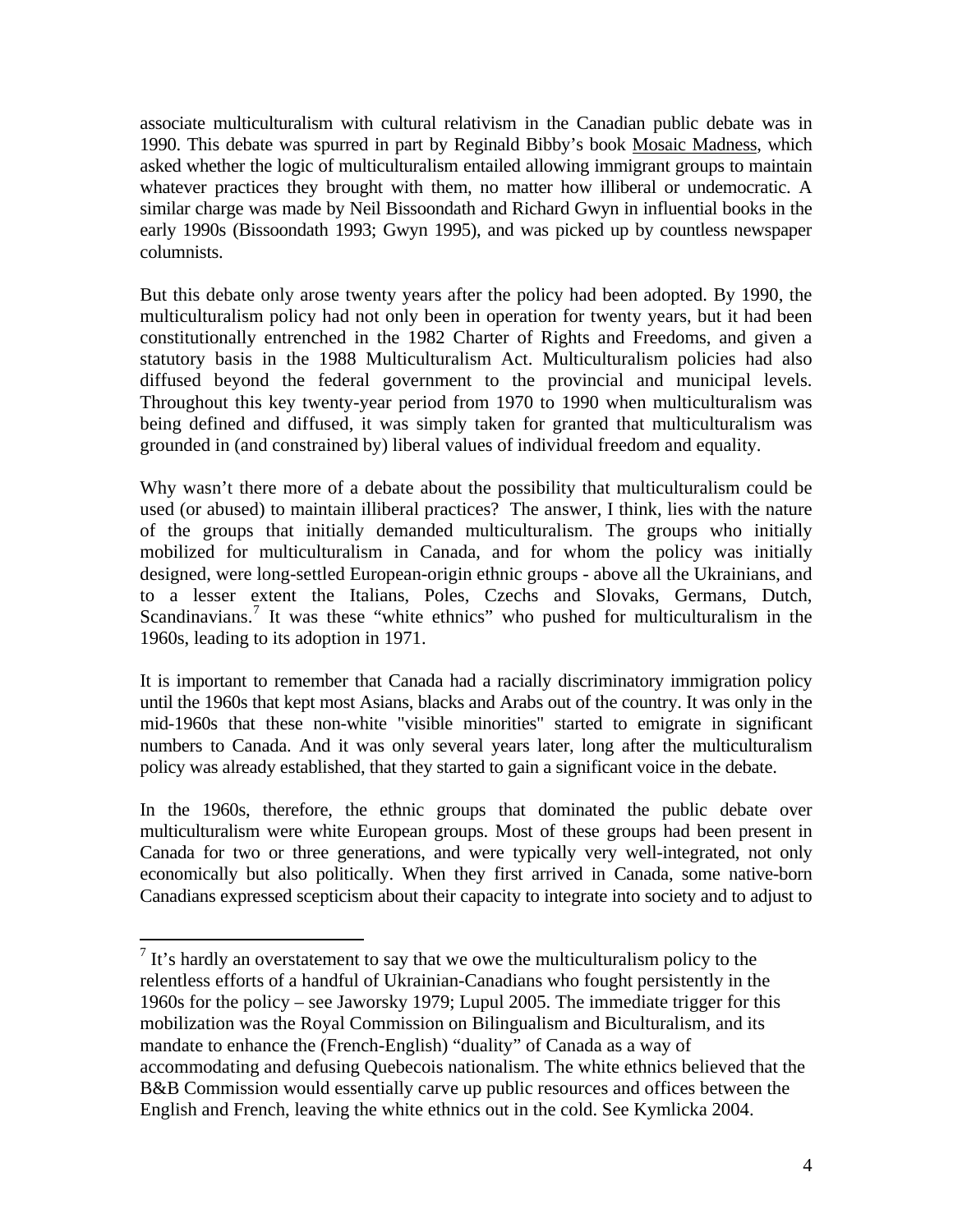liberal-democratic values (Palmer 1994). However, by the mid-1960s these groups had proven their loyalty to Canada in World War II, were often fiercely anti-Communist during the Cold War, and were seen as proud and patriotic Canadians, as well as fully committed to the basic liberal-democratic principles of the Canadian state. They had proven their willingness and ability to work within the rules of a liberal-democratic order. The idea that such groups might use multiculturalism to maintain illiberal practices did not even arise.

So multiculturalism was initially designed for well-integrated European ethnic groups whose liberal-democratic credentials were not in dispute: it was a way of recognizing and rewarding their successful integration. However, soon after it was adopted, the focus of the multiculturalism policy started to change. Increasing numbers of non-European immigrants were arriving, and new public policies were needed to assist in their settlement and integration. Although it was not originally intended as a tool for integrating newcomers, the idea of "multiculturalism" provided a convenient and already-established discourse and institutional infrastructure to negotiate these challenges. As a result, both the government and immigrant organizations started to adapt the language and programs of multiculturalism to focus on the needs of newer non-European immigrants.

This led to important changes in the multiculturalism policy. For example, questions about language training and naturalization became more important, as did anti-racism programs – an issue that had not arisen for the `white ethnics'. Indeed, by the late 1980s, anti-racism programs became the largest recipient of multiculturalism funding. In short, a policy that initially arose as an acknowledgement of the successful integration of long-settled white ethnic groups became redefined as a tool for assisting in the integration of newer non-European immigrants.

In retrospect, this is a striking example of policy reinvention. However, it was not uncontroversial. For one thing, some of the European ethnic groups started to complain that the policy had been "hijacked" by newer immigrants: the groups who had fought hard to establish the policy were now being ignored by it. More importantly, however, this shift was seen as raising new risks. Granting multicultural rights or benefits to European ethnic groups was seen as a fairly safe policy: there was no fear that such groups would use their rights or resources in ways that threatened liberal-democratic values. But with newcomers, particularly from countries that were not liberal-democracies, there was a risk that such groups would attempt to use their multiculturalism privileges in ways that violated liberal-democratic values.<sup>[8](#page-4-0)</sup> A certain degree of trust is therefore implicit in extending multiculturalism to newcomers.

<span id="page-4-0"></span> $8<sup>8</sup>$  A clear expression of this fear comes from Gwyn's book, where he states:

<sup>&</sup>quot;To put the problem at its starkest, if female genital mutilation is a genuinely distinctive cultural practice, as it is among Somalis and others, then since official multiculturalism's purpose is to `preserve' and `enhance' the values and habits of all multicultural groups, why should this practice be disallowed in Canada any more than singing `O Sole Mio' or Highland dancing?" (Gwyn 1995: 189).

In this quote, multiculturalism for European groups like the Italians and Scots is described as a matter of benign differences in music, whereas multiculturalism for non-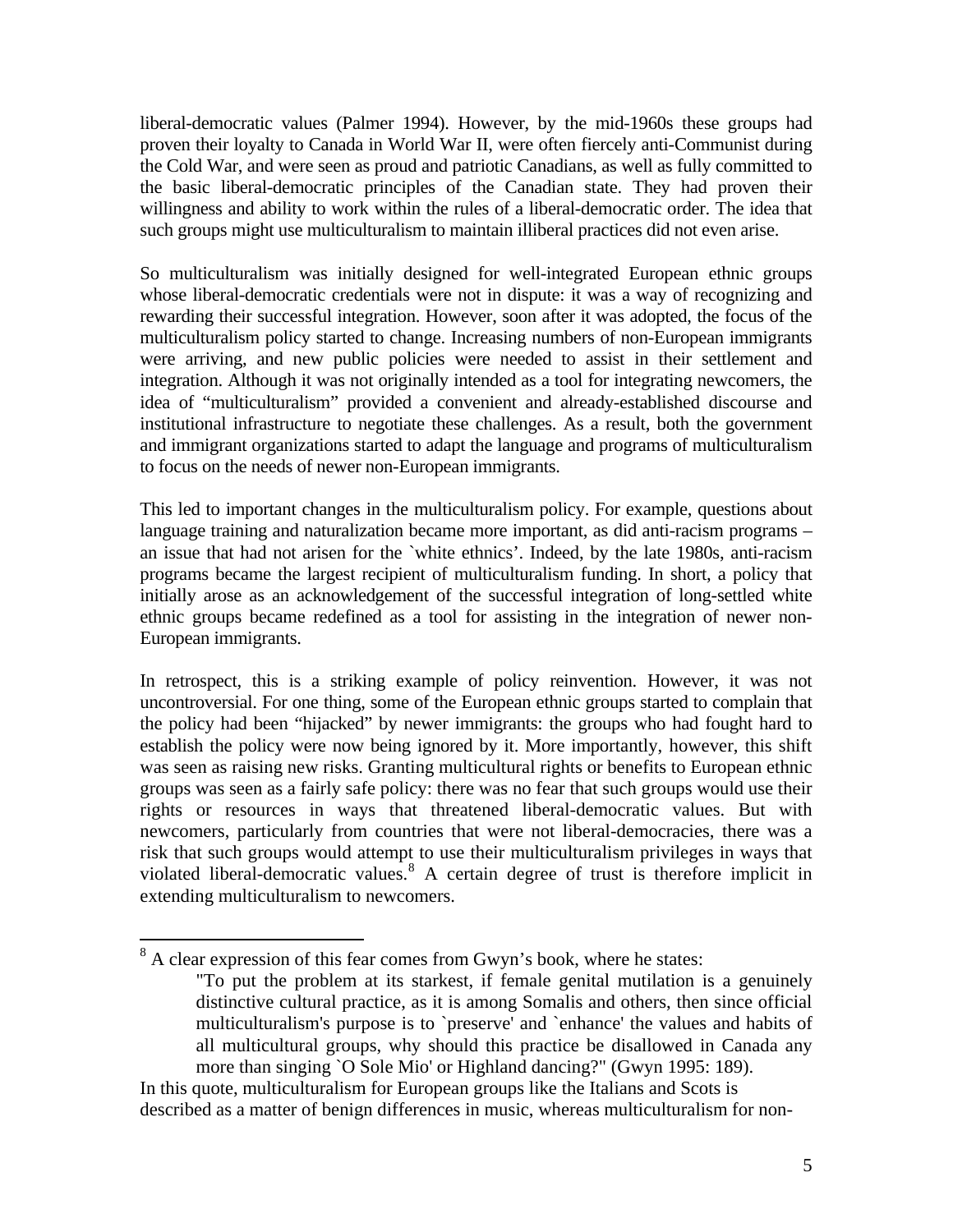Some Canadians did not want to take this risk: they would have preferred to wait until there was firm proof that the newcomers really had internalized liberal-democratic values, and had successfully integrated into Canada's constitutional order, before granting them access to multiculturalism's benefits. We can see similar fears in European debates on multiculturalism. Indeed, in the European context, it appears that the majority of governments (and their citizens) have decided that the risk is not worth taking. Most European countries have not adopted multiculturalism policies, and the few that have are backtracking on them.<sup>[9](#page-5-0)</sup>

In Canada, by contrast, despite these concerns, the policy has remained in place. While public support for multiculturalism has gone up and down over the years, most Canadians appear willing to take the risk of granting multiculturalism benefits to newcomers even before they have fully integrated. Most Canadians appear to endorse what social scientists call the "liberal expectancy" – ie., the view that if a liberal-democratic state reaches out to newcomers, and offers them fair terms of integration into a liberal order, they will over time accept these terms, and become loyal and law-abiding liberal citizens. Based on this liberal expectancy, Canadians have been willing to trust immigrants not to misuse the benefits accorded them under multiculturalism.

Access to multiculturalism, on this view, is not a reward for successfully integrating, but is part of the integration process, a way of encouraging and assisting immigrants to find their place within the larger Canadian order. Using multiculturalism in this way is risky, since there is no guarantee that newcomers will not attempt to use multiculturalism in ways that violate liberal-democratic values. But in Canada, unlike in Europe, a decision has been made that the potential benefits in terms of successful integration outweigh the risks.

Why has Canada come to a different conclusion than European countries? Many people would like to think that this reflects a distinctly Canadian virtue of tolerance, and lack of xenophobia. I suspect that the answer lies elsewhere. Part of the answer, I think, is simply timing. As I noted earlier, a "safe" form of multiculturalism had been in operation for almost twenty years before people started to ask whether non-European immigrants would use it as a justification to maintain illiberal practices. Over these twenty years, not only had multiculturalism become a central part of the Canadian identity, but non-European groups had already, slowly and imperceptibly, taken their place within the larger framework of Canadian multiculturalism. Since the 1970s, visible minority ethnic organizations had begun to take a seat at the table, and a public record was available of what sorts of demands they had made in the name of multiculturalism. And the reality is that no major immigrant organization had demanded the right to maintain illiberal practices. The Somalis had not

European groups like the Somalis is seen as raising the potential for conflicts over fundamental moral and political values.

<span id="page-5-0"></span><sup>&</sup>lt;sup>9</sup> On the retreat from multiculturalism in Europe, see Joppke 2004; Entzinger 2003; Brubaker 2001; Back et al 2002.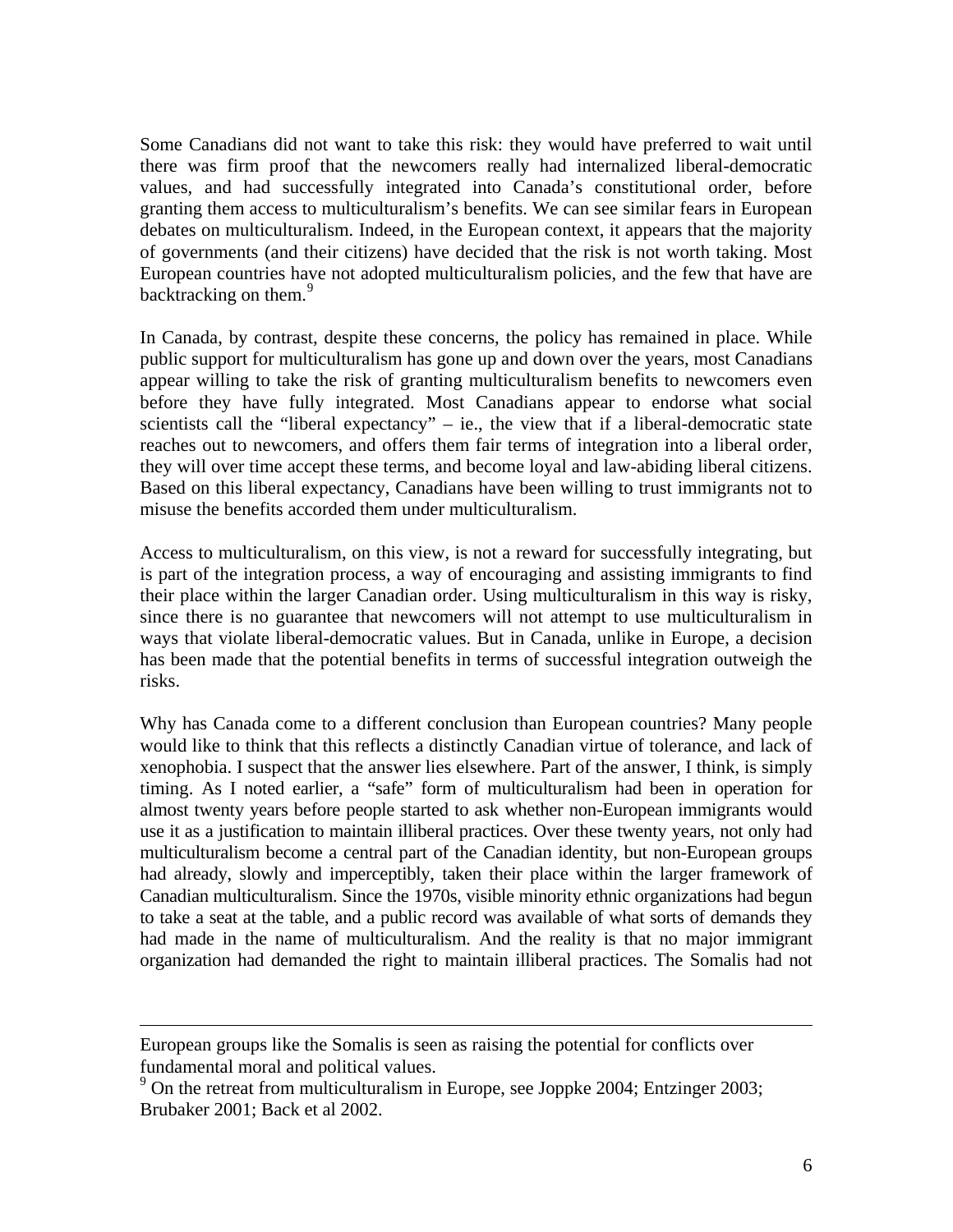demanded exemption from laws against FGM;<sup>[10](#page-6-0)</sup> Pakistanis had not demanded exemption from laws against coerced marriages; and so on. If non-European immigrant groups were going to contest the basic principles of liberal-democracy in the name of multiculturalism, one might have expected it to have occurred already by 1990, but it hadn't. These groups had already developed a track record of working within the framework of a liberal (human rights-based) multiculturalism, and this record helped to assuage public fears about the risks of extending multiculturalism to newcomers.<sup>[11](#page-6-1)</sup> In Europe, by contrast, there was no preexisting multiculturalism policy into which non-European immigrant groups could fit.

#### 2. The Debate about Islam and Liberal Multiculturalism

 $\overline{a}$ 

But there is another factor that distinguishes Canada from Europe - namely, the role of Islam. So far, I have been discussing "non-European immigrants" as a single category, all of whom are seen as potential bearers of values and traditions at odds with the values of Western liberal-democracy. But as we all know, some non-European groups are seen as more of a threat to these values than others. In particular, throughout the West today, it is Muslims who are seen as most likely to be culturally and religiously committed to illiberal practices, and/or as supporters of undemocratic political movements. This is particularly the case after 9/11, but has been true for several years now. (There is of course a long history of Islamophobia in Europe, dating back to the Crusades, but I think its modern resurgence dates to the Islamic revolution in Iran, with its virulent anti-Western rhetoric).

As a result, the perception within host countries that multiculturalism is a high-risk policy depends in part on whether Muslims the largest immigrant group, or whether they are a relatively small proportion of the immigrant population. And this points to a fundamental difference between Europe and Canada. In most of Western Europe, the largest group of

<span id="page-6-0"></span><sup>&</sup>lt;sup>10</sup> The Canadian government in 1995 gathered together representatives of the various ethnic groups from countries where FGM is traditionally practised, in order to discuss how this issue should be dealt with (Government of Canada 1995). There was unanimous agreement that the practice should not be allowed in Canada, and the discussion quickly moved to questions of how best to inform people within these groups about the law and the reasoning behind it (cf. Levine 1999; OHRC 1996). Of course, the fact that ethnic organizations disavow these illiberal practices does not mean that individual members of the group do not attempt in private to maintain them, or to avoid punishment for them. But there is nothing in Canada like the debates in the UK re forced arranged marriages (Phillips 2003) or in France about FGM (Dembour 2002) or even in the US about the cultural defense (Renteln 2004).

<span id="page-6-1"></span> <sup>11</sup> On the broad consensus across racial/religious lines on a human rights-based liberal multiculturalism in Canada, see Howard-Hassman 2003. For example, no one has attempted to invoke the multiculturalism clause (Section 27) of the Constitution to defend the practice of FGM, and any such attempt would certainly be rejected by the courts. Indeed, Canada was one of the first countries in the world to accept that a girl could be granted refugee status if she faces a risk of being subject to FGM if returned to her country of origin (Levine 1999: 40). Since Canada views FGM as persecution for the purposes of refugee determination, it can hardly permit it to be practiced within Canada.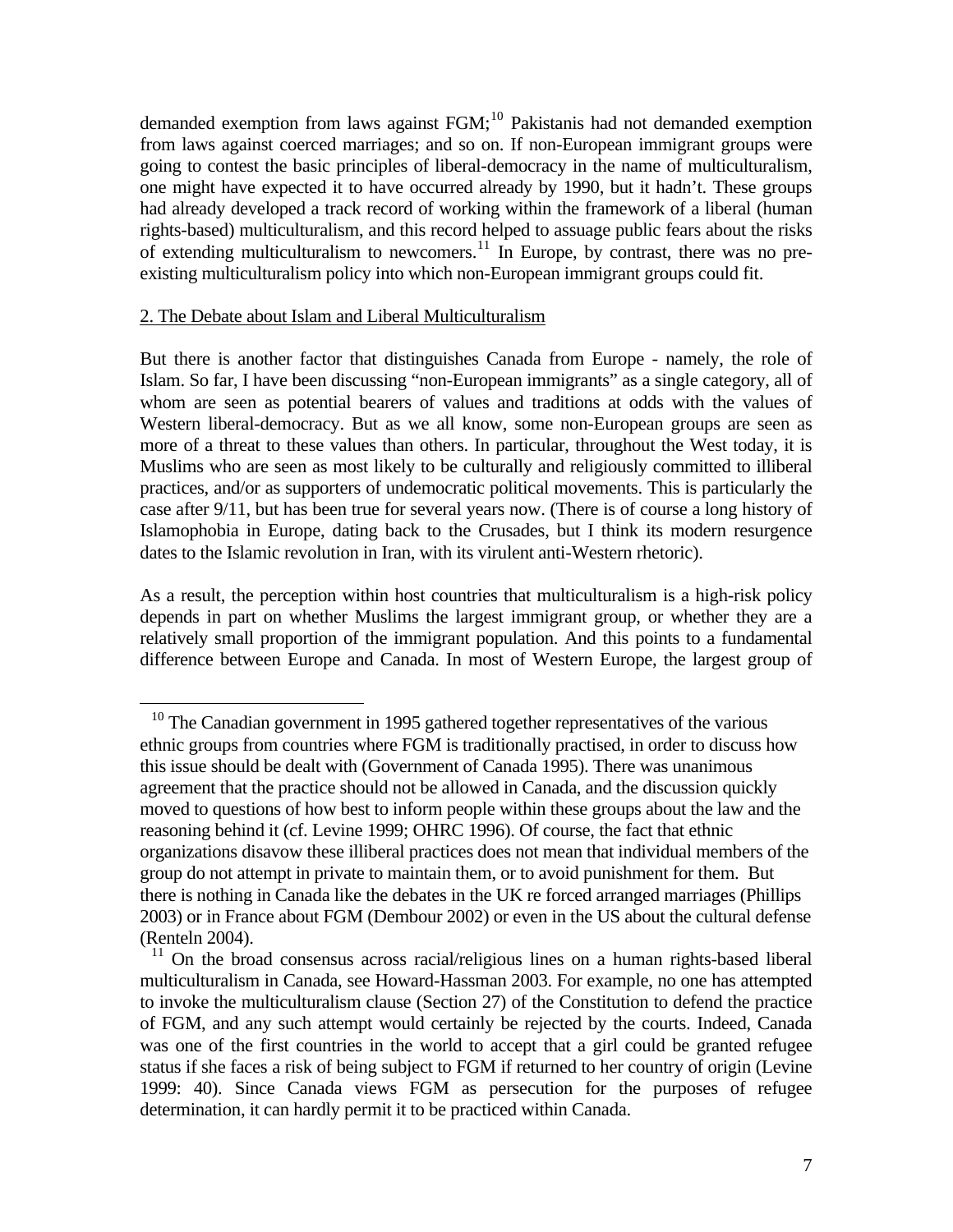non-European immigrants is Muslims – up to 80% or 90% in countries like France, Spain, Italy, Denmark, etc. Indeed, the term "immigrant" and "Muslim" are seen as virtually interchangeable in these countries. And many of these Muslim immigrants are from parts of Africa or South Asia where traditions of FGM or arranged marriages persist, or where Islamic fundamentalism is strong.<sup>[12](#page-7-0)</sup> Racism and Islamophobia combine to generate a perception of recent non-European immigrants as illiberal and untrustworthy, and hence, of multiculturalism as a high-risk policy.

In Canada, by contrast, Muslims are a small portion of the overall population (less than 2%), and form only a small fraction of recent non-European immigration. Ninety percent of Canada's recent immigrants are not Muslim. The largest and most politically active groups of non-European immigrants have been Caribbean blacks and East Asians. It is these groups that have dominated Canadian debates about multiculturalism, and they are not perceived as raising the same risks to liberal-democratic values.

Of course all non-European groups in Canada have faced discrimination and prejudice. But the nature of the prejudice differs in ways that have a profound influence on the issue of multiculturalism. Consider the Caribbean blacks, such as the Jamaicans, who were the first large group of non-white immigrants arriving in the late 1960s and early 1970s. There are certainly many prejudices and stereotypes about Caribbean blacks, including perceptions of criminality, laziness, irresponsibility, lack of intelligence, and so on - in short, old-fashioned racism (Henry 1994). But the idea that these groups have a religious or cultural commitment to offensive practices or illiberal political movements is not particularly salient – after all, they are overwhelmingly Protestants, and hence assumed to share a basic Christian ethos. Multicultural recognition of their ethnocultural identity – reflected in such things as Black History Month, the Caribana festival, and anti-racism programs – is not seen as endorsing illiberal practices or undemocratic political movements. The same holds for Latin American immigrants, such as (predominantly Catholic) refugees from Chile or Guatamela. They face racism in Canada, but are not seen as carriers of illiberal values or supporters of undemocratic political movements, and accommodating them through multiculturalism is not seen as posing a threat to liberal-democratic values.

The next large wave of non-white immigrants came from East Asia – particularly the Chinese, Koreans, Vietnamese and Filipinos. Indeed East Asians remain by far the largest source of new immigration to Canada. Here again, there are a range of prejudices and stereotypes against East Asians, but these immigrants are not widely perceived as being prone to religious fundamentalism or as having a strong cultural or religious commitment to illiberal practices. East Asian religions, such as Buddhism and Confucianism, are viewed in

<span id="page-7-0"></span> $12$  The popular view in the West that FGM is a "Muslim" practice is doubly incorrect: FGM is practiced by Christians, Jews and animists as well as Muslims in parts of sub-Saharan Africa, and is strongly disavowed by many Muslim leaders. Yet this popular perception is very strong.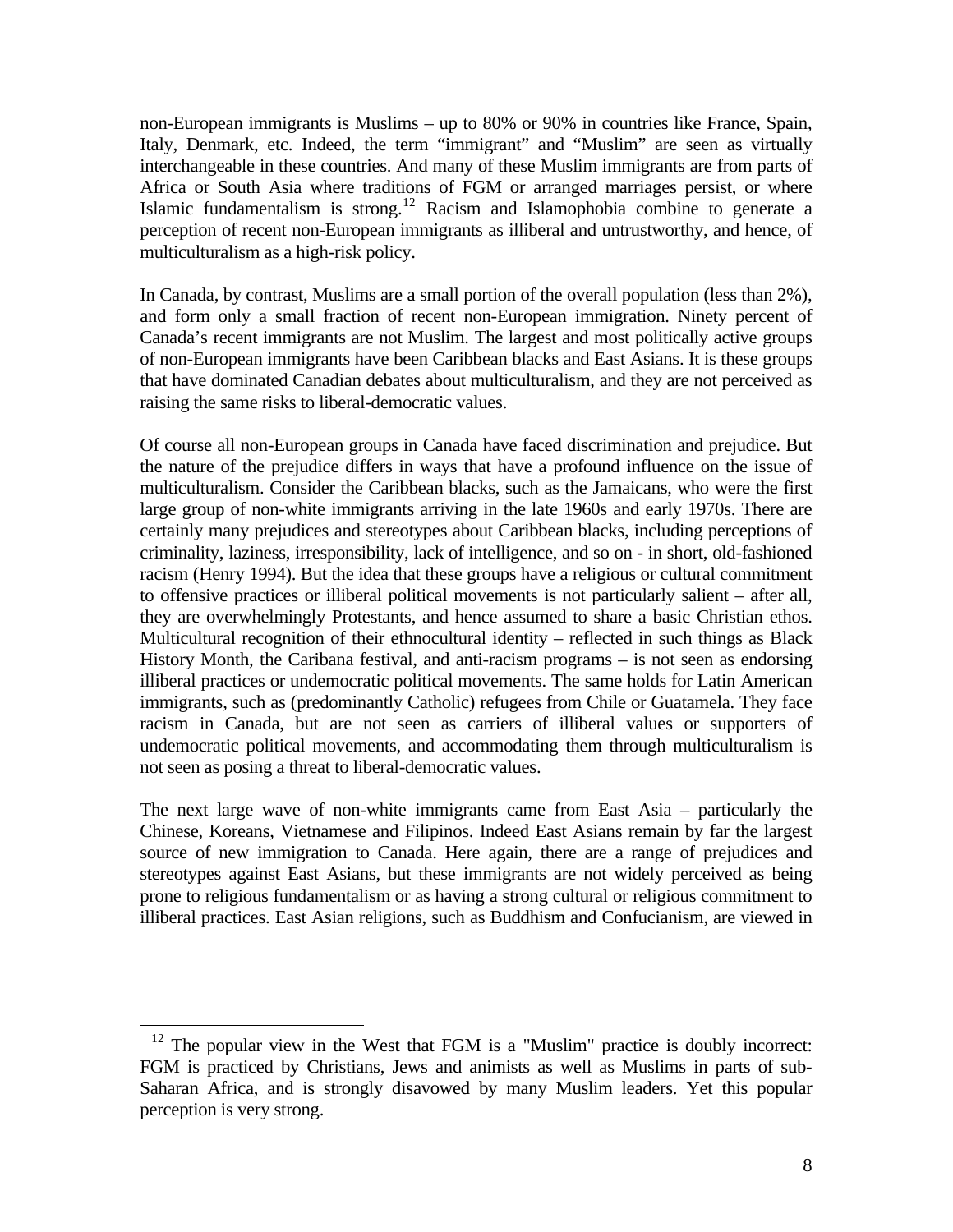Canada as essentially benign and pacific.<sup>[13](#page-8-0)</sup> Moreover, many of these immigrants are Christian (particularly from Korea and the Philippines).

In short, despite their racial prejudices, most Canadians have come to trust that Caribbeans and East Asians will integrate into the liberal-democratic mainstream, and that offering multicultural privileges to such groups is not a threat to the liberal-democratic order. And since these are the groups that have dominated public debates in Canada about multiculturalism, the policy has retained broad public support. The debate in Canada might have been very different if, as in Europe, ninety percent of our immigrants were Muslim.

It is a complicated question why Muslims have been singled out as uniquely or distinctly prone to illiberalism. After all, illiberal practices can be found in all cultures, not least European cultures. Indeed, if we look at court cases where immigrants to North America have invoked "culture" or "tradition" as an explanation or justification for the mistreatment of women or children, we are as likely to find East Asian and Caribbean immigrants as Muslims.<sup>[14](#page-8-1)</sup> So why single out Muslims?

Part of the answer is, of course, the tendency to treat Muslims as a single homogeneous community, ignoring the vast differences between different strands of Islam in different regions of the world. But it also a result of two further factors. First, while most immigrant groups bring with them patriarchal practices, it is widely assumed that Muslims are more likely than other groups to defend these practices in the name of religion. Hmong and Haitian immigrants charged with wife-abuse have sometimes said that this is part of their "culture", but they have not claimed that they have a religious right or religious obligation to engage in such practices. Where people believe they have a religious obligation or religious sanction to engage in certain practices, they are more likely to fight to defend such practices, and to invoke multiculturalism in that fight.

This point takes on added significance given the larger international context. There is a worldwide movement towards the politicization of Islam, often in a conservative form, and immigrants who wish to maintain a conservative form of Islam are likely to receive

<span id="page-8-0"></span> $13$  This is partly due to the extraordinary influence of the Dalai Lama in shaping Western perceptions of Buddhism. The reality on the ground in East Asia is rather more complex. Buddhist monks in Sri Lanka, for example, have been amongst the most rabid opponents of sharing power with the (Hindu) Tamil minority.

<span id="page-8-1"></span><sup>&</sup>lt;sup>14</sup> See the cases discussed in Okin 1999 and Renteln 2004 where (non-Muslim) Asian immigrants in the United States invoked "culture" as a justification for mistreating women. A similar case arose recently in Canada when a Haitian man in Montreal invoked "cultural tradition" as a mitigating factor when charged with domestic and sexual violence, and the presiding judge accepted this as a reason for a reduced sentence. There was an immediate outcry from Haitian immigrant organizations themselves, who vehemently disputed that Haitian culture predisposed people to violence, or that Haitian people were somehow less capable of respecting rights. The defendant's invoking of the cultural defense was seen as a betrayal of his community, by perpetuating stereotypes about the group's culture, habits, and moral values.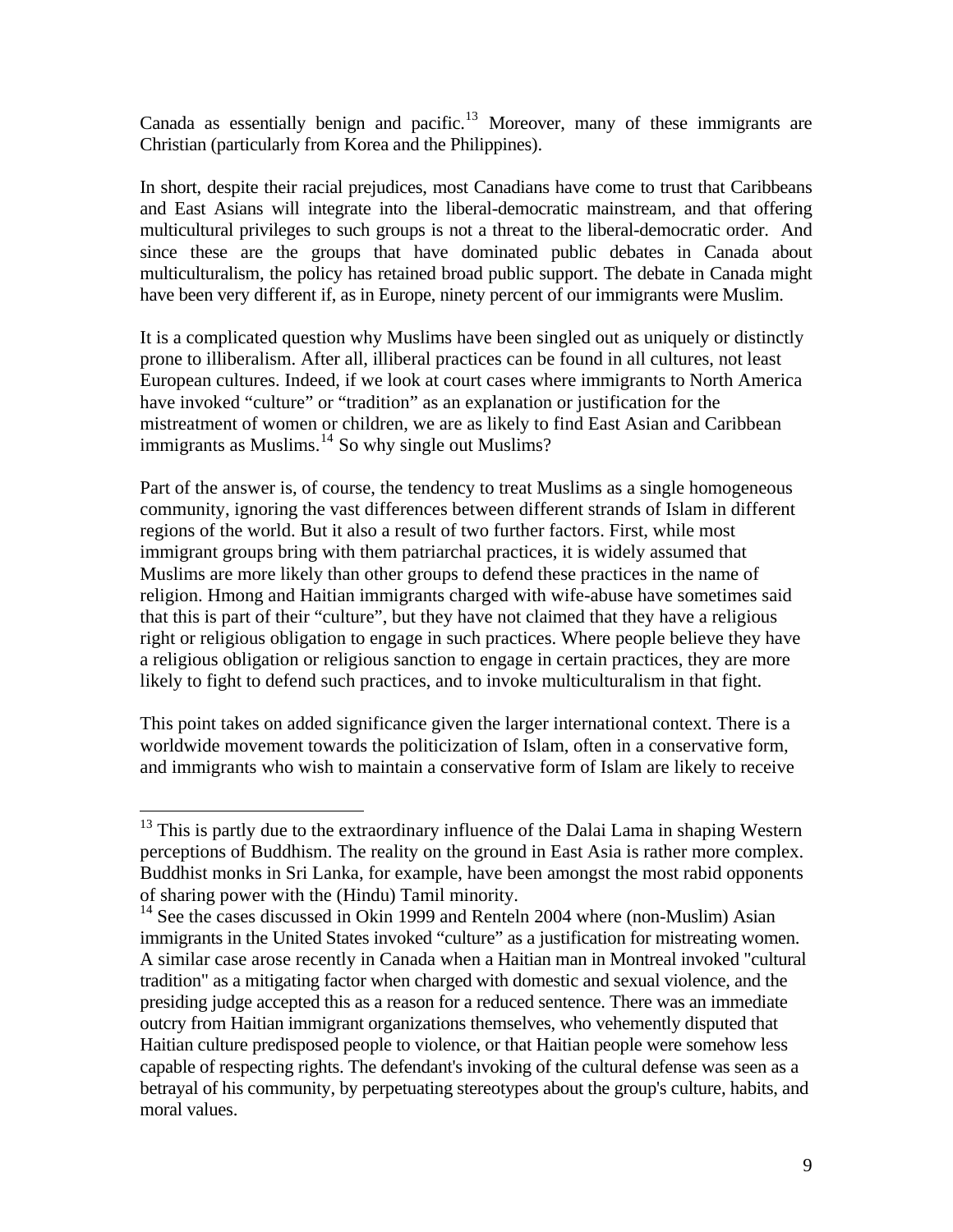moral support and perhaps even financial support from external sources. And of course the radical tip of this international Islamist movement is seen as linked to international terrorism.

In all of these respects, Muslims are seen as raising different kinds of challenges than other non-European immigrant groups. Caribbean, Latin American and East Asian groups often bring with them illiberal practices, but since these are typically seen simply as "customs" or "traditions", it is widely hoped and expected that the attractions of liberal multiculturalism will persuade groups to transform their practices in a liberal direction. This "liberal expectancy" is more difficult to sustain, however, when illiberal practices are defined as matters of faith, and where there is an international movement encouraging immigrants to defend an uncompromising and conservative interpretation of their faith. Multiculturalism is much riskier in the latter context. And, rightly or wrongly, it is predominantly (if not exclusively) Muslims who are seen as falling into this latter  $camn<sup>15</sup>$  $camn<sup>15</sup>$  $camn<sup>15</sup>$ 

So where Muslims are seen as the main proponents and beneficiaries of multiculturalism it is more difficult to generate or sustain public support. This is the situation today in much of Europe. Two countries in Europe that have adopted multiculturalism policies – namely, Britain and the Netherlands - are exceptions that prove the rule. In both cases, the initial demand for multiculturalism came from non-Muslim groups, and a backlash arose when Muslims became the main focus of the debate. In Britain, the initial push for multiculturalism was spearheaded by (Christian) Caribbean Blacks, but political mobilization and public debate is now dominated by South Asian Muslims, and the result has been a decided cooling of public support for multiculturalism. A recent article in The Spectator was titled "How Islam Has Killed Multiculturalism" (Liddle 2004). The title and article are decidedly biased, $16$  but it seems true that public support for multiculturalism has declined as Muslims have come to be seen as the main proponents or beneficiaries of the policy.

A similar story applies to the Netherlands. The original beneficiaries of multiculturalism in the Netherlands were two former colonial groups - the (Christian) Moluccans from Indonesia and the (predominantly Hindu) Surinamese. However, over the past fifteen years, public debate on multiculturalism has become dominated by two more recent immigrant groups – the Turks and Moroccans, both Muslim. And here again, this shift in focus was accompanied by a strong backlash against (and retreat from) multiculturalism. So even those European societies that were able to extend a degree of trust and openness

<span id="page-9-0"></span> $15$  In the 1980s, Sikhs were also seen in Canada as falling into this category. There was a conservative religious revival within the Sikh community, connected to a radicalized (and violent) international political movement, and many Canadians feared that multiculturalism was being used as a tool by illiberal forces. This fear has largely dissipated, in part due to concerted efforts within the Sikh community to marginalize the radicals, particularly after the Air India bombing. This provides a hopeful precedent that groups can overcome public fears.

<span id="page-9-1"></span> $\frac{16}{16}$  Note that Liddle says it is Islam, not Islamophobia, that has killed multiculturalism.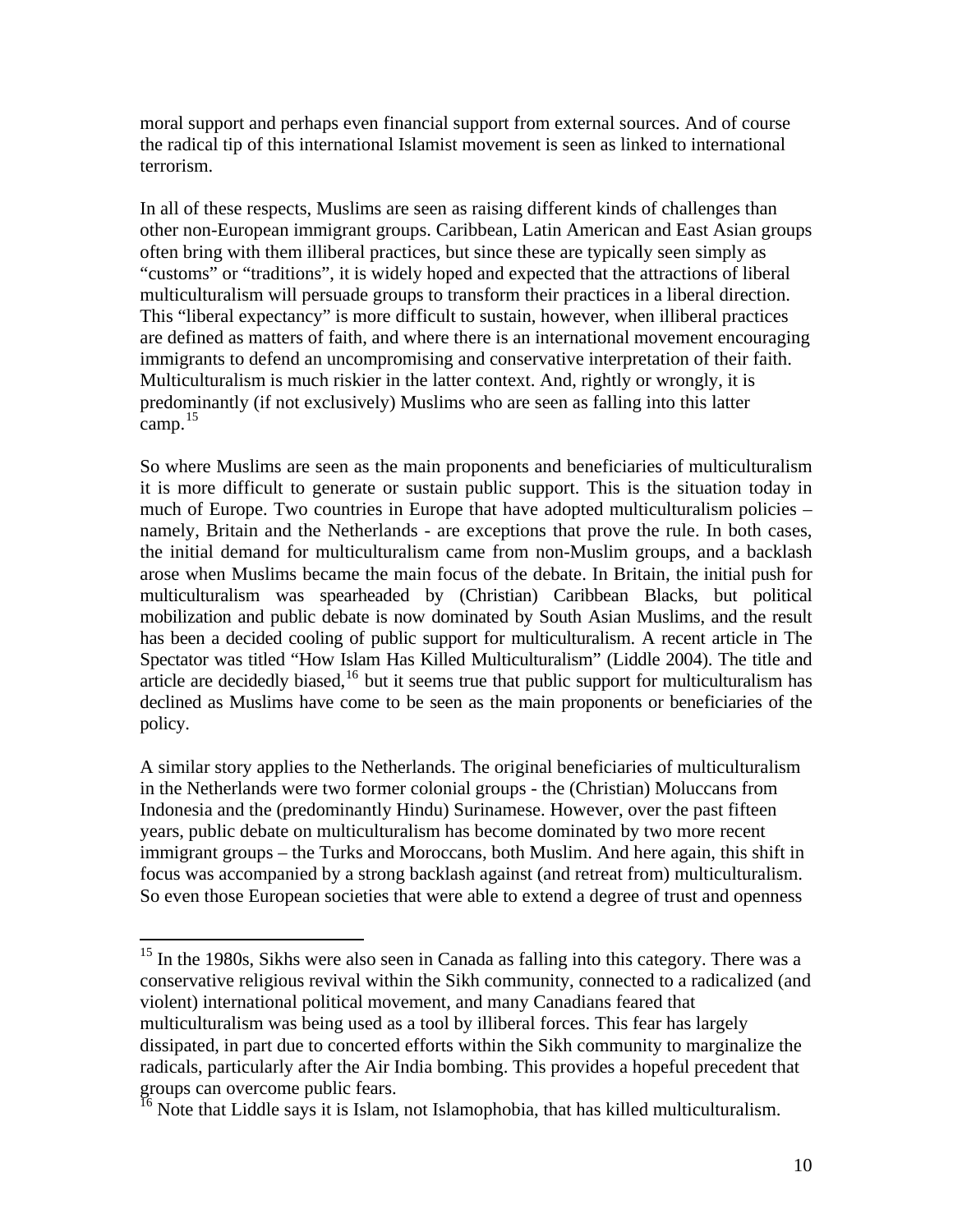to non-European immigrants have balked when Islam became the issue. There are indeed very few (if any) cases in the Western democracies where multiculturalism policies have endured when they are primarily demanded by, and designed for, Muslims.

In Canada, however, public debates about multiculturalism have never focused on Muslims. Debates were driven at first by the Ukrainians and Italians in the 1960s and 1970s, then by the Jamaicans in the 1980s, and more recently by the Chinese. This raises the question of whether multiculturalism would endure in Canada if Muslims moved to the centre of Canadian debates. And indeed, in a sense, that is the situation we are currently in. Since 9/11, the spotlight has been put on Muslims in Canada, and they are now (involuntarily) the focus of public debates, even though they remain a small fraction of our immigrant population. As a result, I believe that the Canadian commitment to liberal multiculturalism is being tested in a way it has never been before. Now, for the first time, we will find out whether liberal multiculturalism will endure in Canada under the sorts of conditions and challenges that have eroded it in much of Europe.

There are really two separate questions. On the one hand, will native-born Canadians continue to support multiculturalism, and extend the same trust to Muslims that has been shown to other non-European groups, or will they follow the European path of retreating from multiculturalism when confronted with politicized Muslim minorities? On the other hand, will Muslim leaders and organizations accept the liberal foundations and constraints of Canadian multiculturalism, or will they attempt to use multiculturalism to perpetuate illiberal practices for which they claim a religious sanction?

# 3. Sharia Tribunals as a (Misleading) Test Case

 $\overline{a}$ 

This is the larger context within which the sharia court issue has arisen. Indeed, I believe that the sharia tribunal issue has become a lightning rod precisely because it is a symbol of these larger unresolved questions about Islam and liberal multiculturalism. The issue of how to adjudicate family law disputes is a very important one on its own terms. But it has also become a symbolic issue. Ever since 9/11, the general public, and the press, have been waiting for an issue to arise that could be used as a test-case for whether everyone respects the rules of liberal multiculturalism. And, for better or worse, many commentators have decided that the sharia tribunals will be that test case.<sup>[17](#page-10-0)</sup>

<span id="page-10-0"></span> $17$  It took awhile for such a test case to emerge because in the immediate aftermath of 9/11, the reaction of many Muslim organizations was to lie low and try to avoid the public spotlight. Insofar as they did participate in public debates, it was not so much to advance new multiculturalism claims, but rather to defend much more basic civil rights in the face of anti-Muslim hate crimes, discrimination, racial profiling by the police, and the use of draconian "security certificates". Indeed, post-9/11, Muslim organizations have become some of the most vocal defenders of traditional civil rights in Canada. However, what the press wanted was an issue where Muslims were demanding some "special" rights or treatment in the name of multiculturalism. And the sharia court proposal seemed to fill the bill, although as I explain below I think this is in fact misleading. Had this issue not arisen, the press would have almost certainly continued to look for some other issue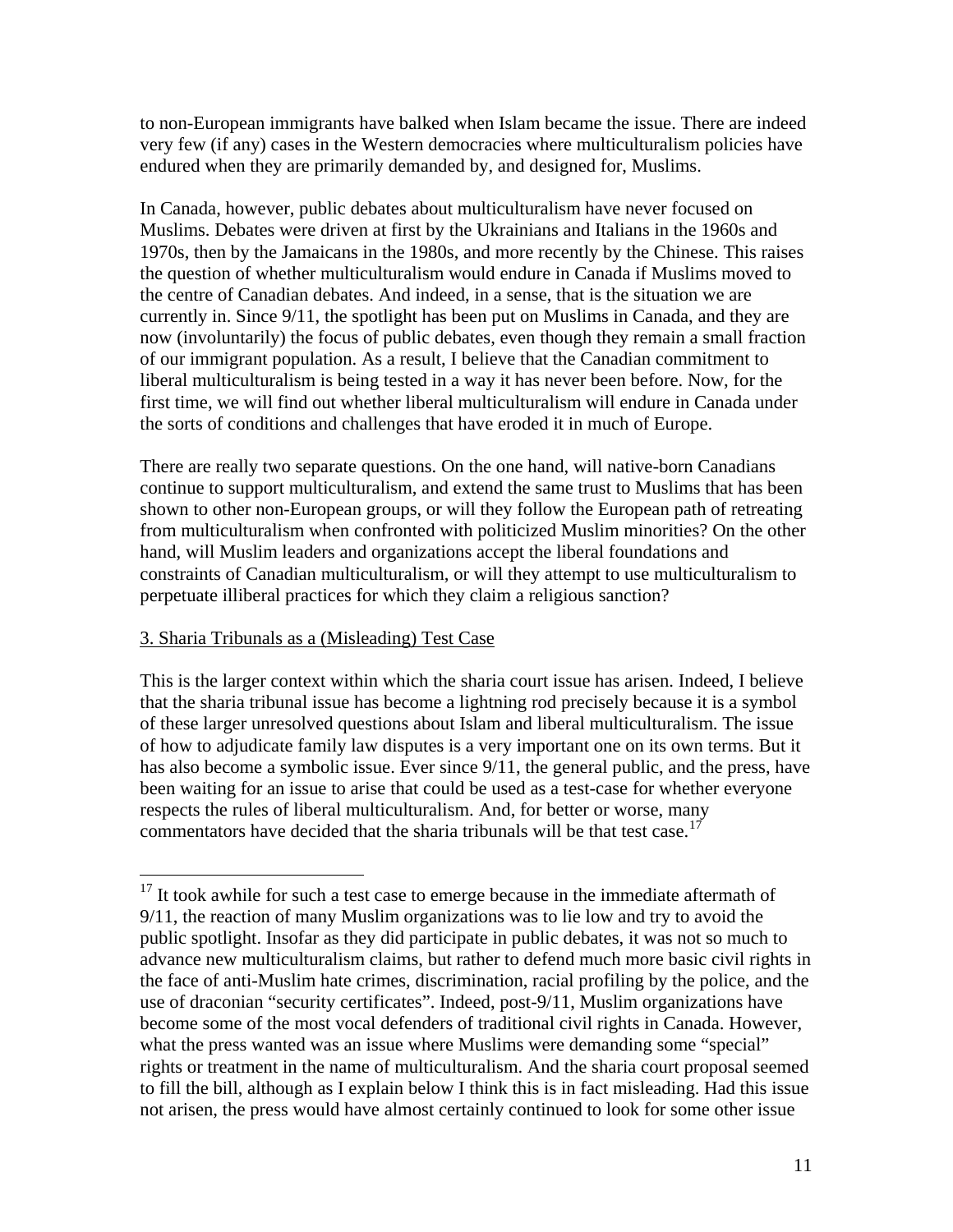One reason why it is being invoked as a test case is that can be interpreted as a challenge to liberal multiculturalism from both directions. On the one hand, some commentators argue that the public debate is evidence that native-born Canadians are applying a double-standard to Muslims. After all, ever since the 1991 Arbitration Act, other religious groups have set up faith-based arbitration tribunals without any public debate. It was only when a Muslim organization publicly declared its intention to set up an Islamic faith-based tribunal, as permitted by law, that the public furor arose. This can be seen as a case of Canadians refusing to extend Muslims the same trust they have shown to other groups, and abandoning the liberal expectancy that underpins the use of multiculturalism as a tool for integration.

On the other hand, one can also argue that some of the Muslim leaders who have proposed sharia tribunals see this as part of a broader campaign to institutionalize a conservative form of Islam within the Canadian judicial system. They appear to be using it as a first step towards securing broader exemptions from the normal constraints of liberal multiculturalism, and pushing towards a more traditionalist conception of multiculturalism, in which group members would face increasing pressure to follow (conservative) group norms. Some Muslim leaders have even speculated that sharia norms can and should be used more widely in the justice system, including in criminal punishments.

In short, depending on one's perspective, one can view this issue as an example of how either mainstream Canadians, or Muslims leaders, or both, are stepping away from the norms of liberal multiculturalism. As a result, it was predictable, and perhaps inevitable, that this issue would become a symbol of larger debates about Islam and liberal multiculturalism.

Unfortunately, I believe that it is in fact a very poor test case for these larger debates. The reality is that the opportunity made available for faith-based arbitration under Ontario's Arbitration Act has almost nothing to do with multiculturalism. The adoption of this Act in 1991 was not in response to the demands of immigrant groups, nor was it justified in terms of the requirements of the multiculturalism policy. On the contrary, the Act was demanded by, and designed for, members of the mainstream society, who wanted a cheaper, quicker and less adversarial form of dispute resolution. The trend towards creating such alternative forms of dispute resolution is very widespread across the Western democracies, regardless of whether they have multiculturalism policies, and has been supported by both the left and the right of the political spectrum. For the right, it is a way of reducing government expenditures, by relieving pressure on the courts. For the left, it is a way of making dispute resolution more accessible to people who cannot afford the expense of normal litigation. (Indeed, the 1991 Act was introduced by the left-wing

that could be invoked as a test for Islam and liberal multiculturalism, such as religious schooling, or a free speech case (a la Rushdie, or the Van Gogh documentary).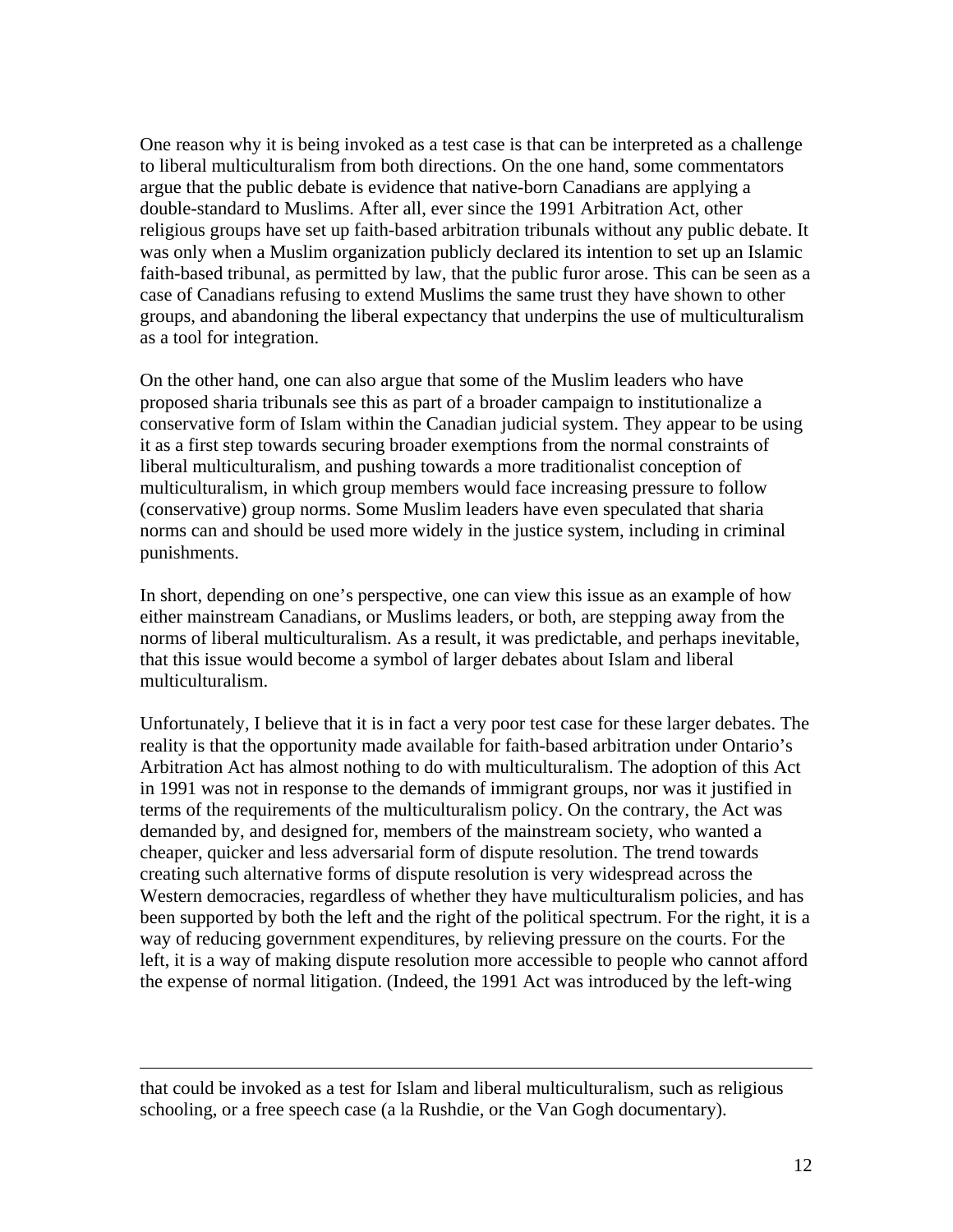NDP government in Ontario).<sup>[18](#page-12-0)</sup> This trend has nothing in particular to do with the presence or absence of multiculturalism policies.

It is important to emphasize that (contrary to many press reports) the Act does not accord any special rights or privileges to the Muslim community, or to religious groups in general. It simply establishes a legal framework within which anyone, religious or secular, can agree to use private arbitration to resolve their disputes. No group is given any "special exemptions" – Muslims have no more (or less) freedom to use private arbitration than atheists, environmentalists, or members of the Rotary Club.

It is also important to emphasize that the adoption of this Act was not recommended or funded by the Multiculturalism program of the federal government. (The program funds many pilot projects relating to the accommodation of ethnic and religious diversity, but this was not one of them, in part because it was not originally intended as a project to accommodate diversity). Nor was there any suggestion that this Act was somehow required to comply with the Multiculturalism Act, or with the Multiculturalism clause of the Constitution. Nor was it developed through the sort of community-based deliberative procedure that the multiculturalism policy encourages, in which multicultural reforms are adopted after extensive processes of consultation within and between ethnic communities. The creation of a legal opening for faith-based family law tribunals was not the intended result of a process of multicultural reform; it was the accidental result of a legal reform to the system of private arbitration that was not mandated, inspired or guided by the multiculturalism policy.

Indeed, one could argue that the adoption of the Arbitration Act was actually in violation of the spirit of the Multiculturalism Act. A central principle of the Multiculturalism Act is that all government bodies have an obligation to consider how their actions will impact on ethnocultural minorities.[19](#page-12-1) Yet it seems clear that this sort of assessment was not undertaken. If it had been, it surely would have been clear that some safeguards are required to protect the interests of immigrant women and other vulnerable groups. The 1991 Arbitration Act may work well for resolving commercial disputes between independent businesspeople – which was its main original goal – but it clearly was not designed with the interests of immigrants (or other vulnerable groups) in mind.

In this sense, I would argue that the Arbitration Act is not a case of "multiculturalism run amok", but rather of "private arbitration run amok". The Act desperately needs revision in order to protect the legitimate interests of vulnerable parties and of the larger society, but none of these revisions require any amendment to the multiculturalism policy. The

<span id="page-12-0"></span> $18$  One of the few critics of these forms of alternative dispute resolution have been women's groups, since the evidence to date suggests that women (whatever their race or religion) fare less well in them.

<span id="page-12-1"></span> $19$  Of course, the federal Multiculturalism Act only applies to the federal government, not to the decisions of the Ontario government, although Ontario has its own provincial policy of multiculturalism.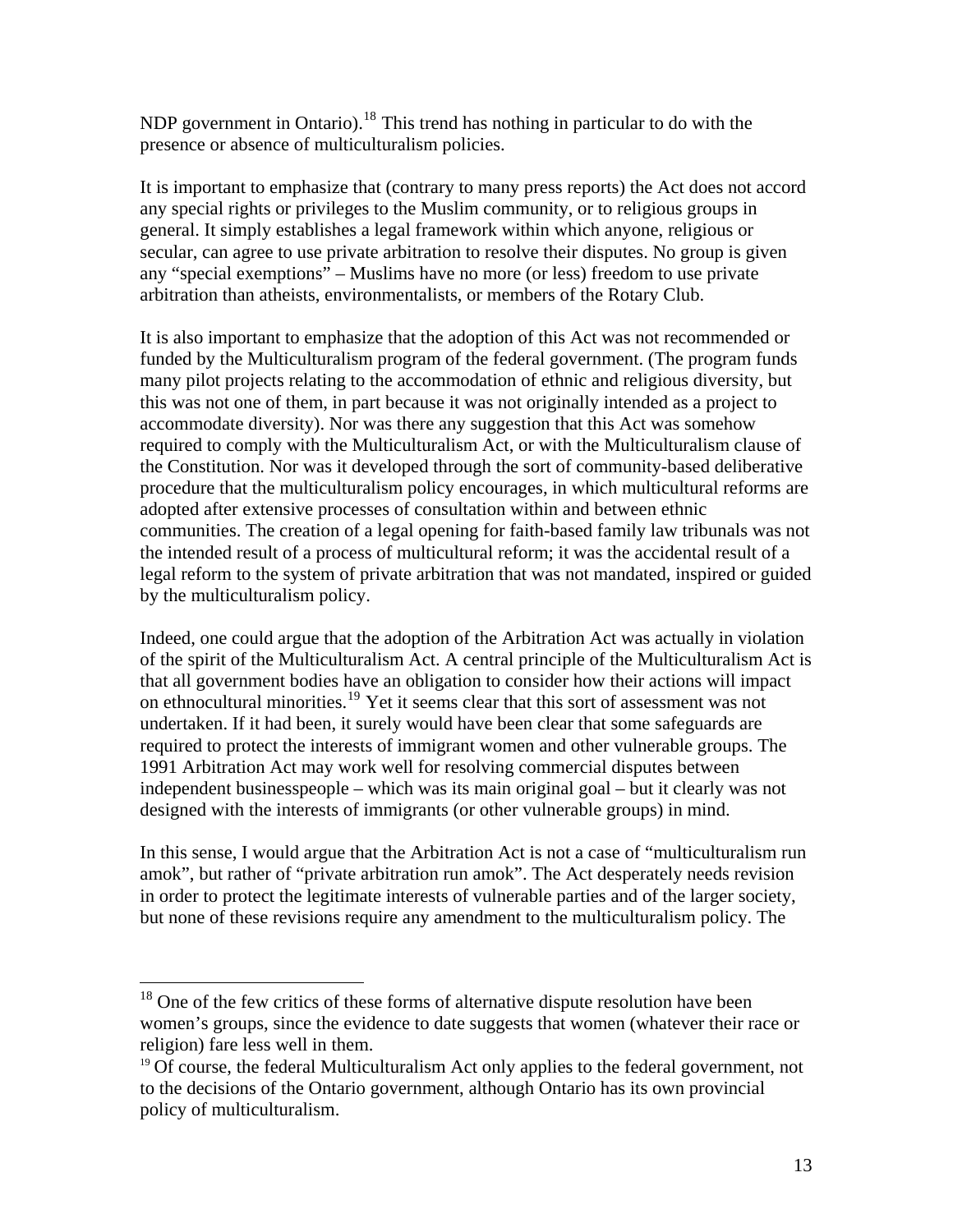problems with the Arbitration Act can be fixed without changing one word in the Multiculturalism Act, or in its associated programs.

Let me put the point another way. Let's imagine that the Arbitration Act had not been adopted in 1991, so there was no legal provision for private arbitration of family law disputes. Could Muslim leaders like Mumtaz Ali have gone to court and argued that the Multiculturalism Act, or the Multiculturalism section of the Charter, required that they be granted the right to set up their own faith-based arbitration? Could faith-based arbitration be demanded as a "right" that is somehow implicit in Canadian multiculturalism? Would any court in Canada have said that provincial governments have a legal obligation to allow such tribunals?

I think the answer is clearly no. There is nothing in the Multiculturalism Act, or the Multiculturalism clause of the Constitution, that requires giving members of religious groups the right to ignore provisions of the Family Law Act that differ from their traditional practices, just as there is nothing in multiculturalism that requires granting an exemption from mandatory education laws, or anti-discrimination laws, or laws against FGM, coerced arranged marriages or honour killings. The courts in Canada have never interpreted the Multiculturalism Act or Multiculturalism section as permitting infringement of the basic rights of individuals. To repeat a point I made earlier, the model of multiculturalism that is enshrined in the Multiculturalism Act, and in the Charter, is a liberal one, predicated on a commitment to individual freedom.

It is one of the many paradoxes of the debate that conservative Muslims were able to achieve something under the Arbitration Act that they almost certainly could not have achieved if the issue had been decided or litigated under the Multiculturalism Act.<sup>[20](#page-13-0)</sup>

In short, multiculturalism was not the cause of this problem, and amending or abolishing multiculturalism will do nothing to solve the problem. Indeed, if the Multiculturalism Act were repealed tomorrow, and all funding for multiculturalism policies stopped, this

1

<span id="page-13-0"></span> $20$  Some critics have argued that, despite their alleged liberal foundations, multiculturalism policies have in fact operated in Canada to reinforce the power of conservative male leaders within ethnic and religious groups. While this is undoubtedly a risk, my own sense is that the sorts of programs funded by the multiculturalism program have usually been quite sensitive to gender issues, and have encouraged women's representation. Indeed, Bloemraad's recent work has shown that multiculturalism policies have helped to create more gender parity in ethnic leadership than would otherwise have existed. In the absence of multiculturalism policies, the leadership of ethnic communities has typically been drawn from three sources of power - business success, religious authority, and previous leadership roles in homeland politics. In the context of most immigrant groups, all three of these routes to leadership have historically been maledominated. Multiculturalism policies, however, provide resources and opportunities to the providers of immigrant and settlement services, who are often women, thereby creating a new route to leadership, and a more gender-balanced set of representatives (Bloemraad 2005).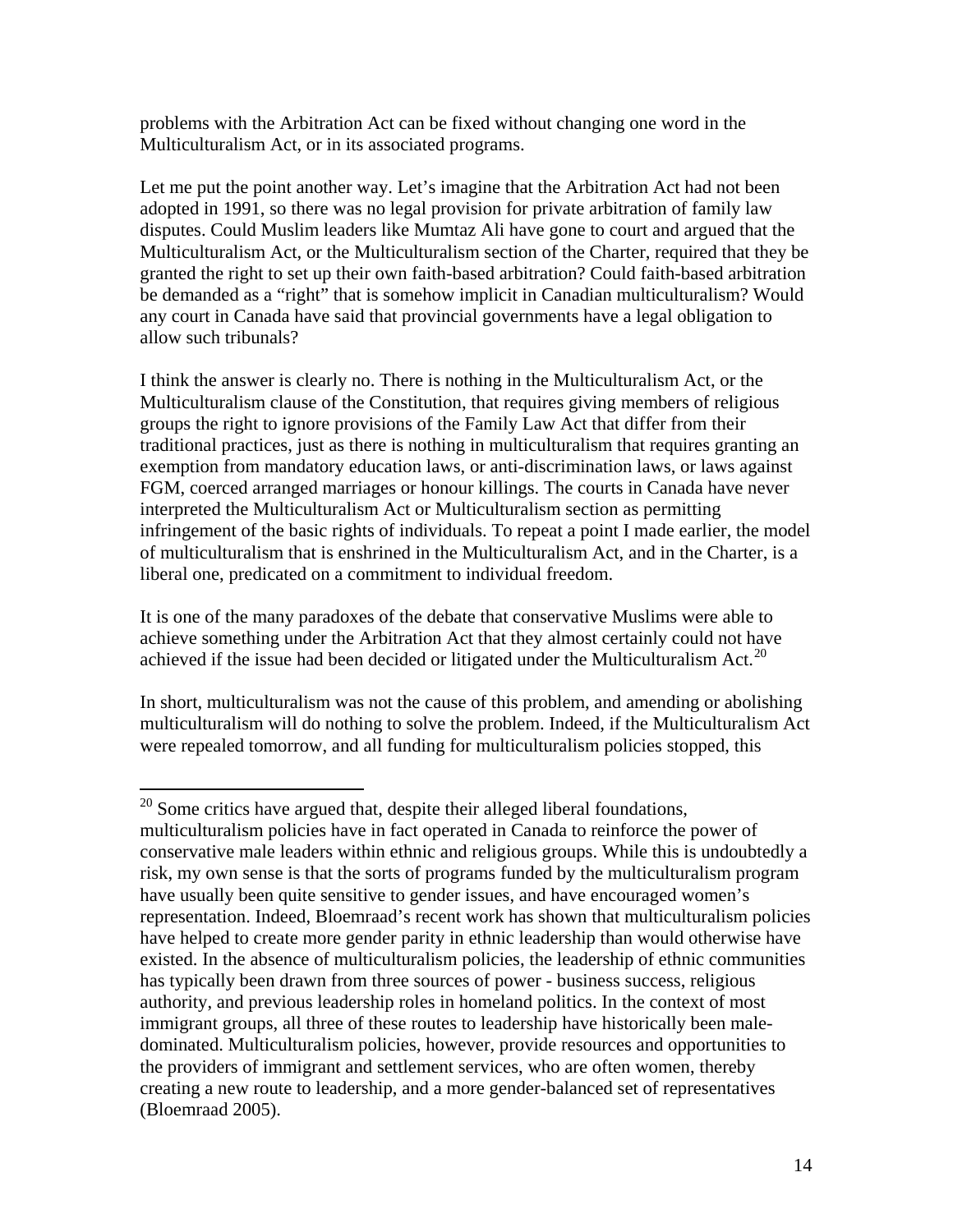would have no effect whatsoever on the legal standing of sharia tribunals in Ontario. There is simply no financial, statutory, or constitutional connection between the Arbitration Act and Canadian multiculturalism.

### 4. Conclusion

In sum, I believe that there are two conversations being run together in the current public debate about sharia tribunals. One conversation concerns the role of private arbitration as a tool for providing citizens with more affordable and accessible (and less adversarial) forms of dispute resolution. There is a strong trend throughout the West towards new forms of alternative dispute resolution, but they all carry risks, particularly for less powerful groups in society, since they typically contain fewer procedural requirements (eg., regarding legal representation or appeal rights) and fewer substantive guarantees (eg., regarding the fairness of outcomes). For example, we know that women, whatever their race or religion, typically fare less well within private arbitration than they do in the common family law courts. Yet many women, whatever their background, would prefer to resolve their disputes quickly and peaceably, rather than drag the conflict out in the courts, causing pain to everyone involved, including the children. Can we find forms of alternative dispute resolution that are affordable, accessible and non-adversarial, yet still provide adequate safeguards for equality rights? $2^{21}$  $2^{21}$  $2^{21}$ 

The second conversation concerns the link between Islam and liberal multiculturalism, and whether we can sustain a consensus on liberal multiculturalism in a context where Muslim communities are growing and increasingly politicized. Will Canadians extend to Muslims the same trust they have shown to other minorities in providing multicultural accommodations, and if so, will Muslim leaders and organizations acknowledge the liberal foundations (and limits) of these accommodations?

<span id="page-14-0"></span> $\overline{a}$  $21$  I will not try in this paper to provide a detailed account of what sorts of safeguards would be appropriate, except to say that the current Arbitration Act seems woefully inadequate, and that while the Boyd Report identifies many of the defects of the Act, its recommendations fail to adequately address them. If we approached this issue from the perspective of liberal multiculturalism, the first task would be to develop a process of internal discussion and dialogue within the various communities, to see what sorts of proposals in fact have the broad support of group members, and then to engage in a broader societal debate about whether or how these proposals can be accommodated. This is the sort of process that the multiculturalism policy has encouraged in other cases of proposals for multicultural reforms. In this case, I suspect that the sharia tribunal proposal does not in fact have broad support within the Muslim community in Canada, and that this would have become clear if the government had encouraged a broad consultative process with various Muslim groups and organizations about their concerns with the family law system. Unfortunately, because the sharia proposal emerged out of the Arbitration Act, rather than from the multiculturalism policy, this process of intraand inter-community debate was short-circuited.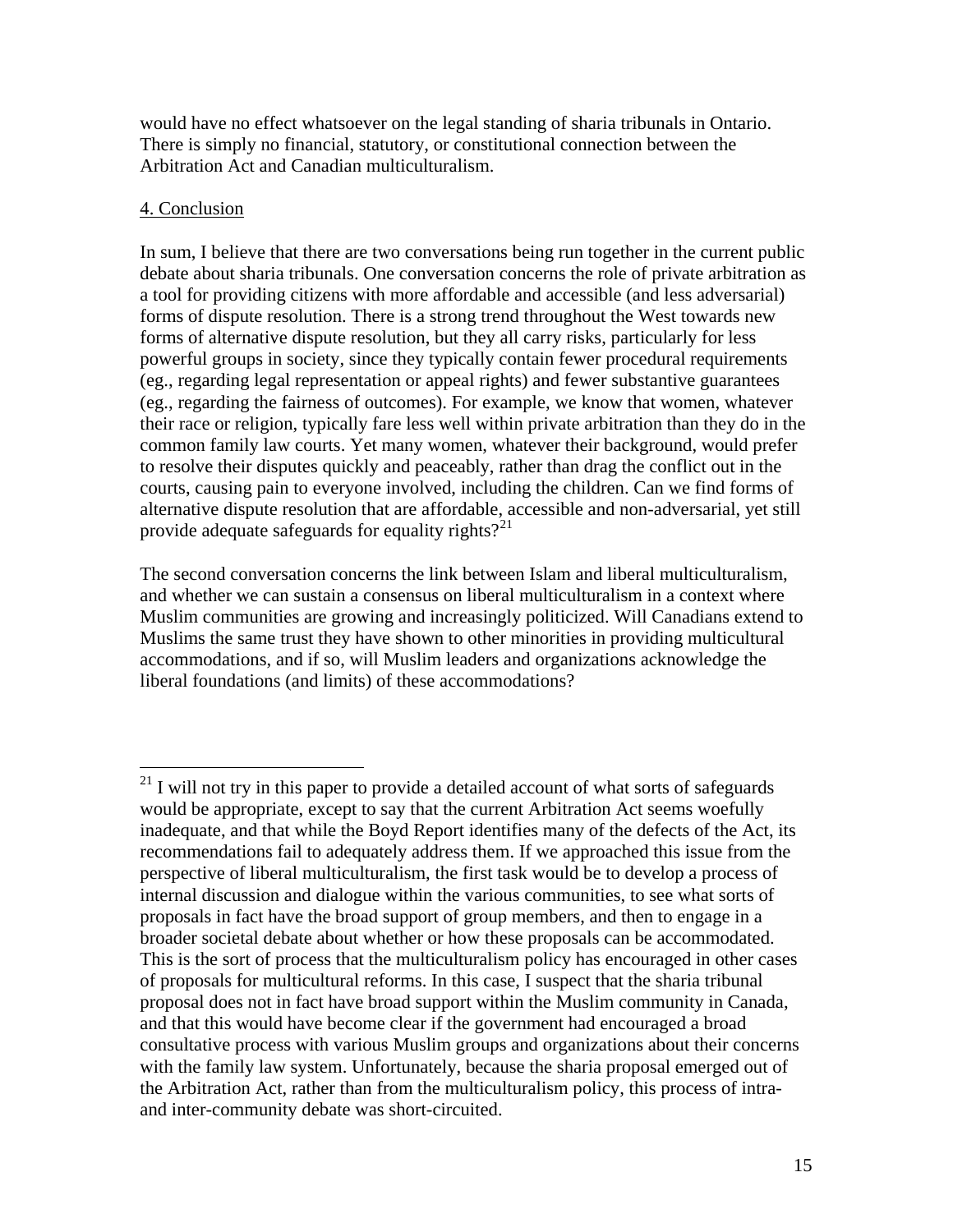It is my firm hope and belief that liberal multiculturalism can indeed provide a stable and enduring basis for social relations in Canada. Despite high-profile cases of illiberal practices or political radicalism, the reality is that immigrants today of all religions and ethnic origins are integrating into the liberal-democratic consensus in just the same way as earlier European immigrants. Recent studies show that there are no statisticallysignificant differences in political values between European-origin Canadians and visible-minority immigrants who have lived in Canada for an extended period of time (Soroka, Johnston and Banting 2006). So there are grounds for optimism about the viability of liberal multiculturalism, so long as keep these two conversations distinct.

#### REFERENCES:

Back, Les et al (2002) "New Labour's White Heart: Politics, Multiculturalism and the Return of Assimilation", Political Quarterly, Vol. 72/4: 445-54.

Barry, Brian (2001) Culture and Equality (Polity, Cambridge).

Bibby, Reginald (1990) Mosaic Madness: The Poverty and Potential of Life in Canada (Stoddart, Toronto).

Bissoondath, Neil (1994) Selling Illusions: The Cult of Multiculturalism in Canada (Penguin, Toronto).

Blanshay, Linda (2001) The Nationalisation of Ethnicity: A Study of the Proliferation of National Mono-Ethnocultural Umbrella Organisations in Canada (Ph.D thesis, Department of Sociology, University of Glasgow).

Bloemraad, Irene (2002) "The North American Naturalization Gap", International Migration Review pp. 194-228.

Bloemraad, Irene (2005) Assimilatory Multiculturalism: The Political Integration of Immigrants and Refugees in the United States and Canada (Princeton University Press, forthcoming).

Brubaker, Rogers (2001) "The Return of Assimilation?", *Ethnic and Racial Studies*, Vol. 24/4: 531-48.

Dembour. Marie-Benedicte (2001) "Following the Movement of a Pendulum: Between Universalism and Relativism", in Jane Cowan et al (eds) Culture and Rights: Anthropological Perspectives (Cambridge University Press), pp. 56-79.

Entzinger, Hans (2003) "The Rise and Fall of Multiculturalism in the Netherlands", in Christian Joppke and Ewa Morawska (eds) Toward Assimilation and Citizenship: Immigrants in Liberal Nation-States (Palgrave, London): 59-86.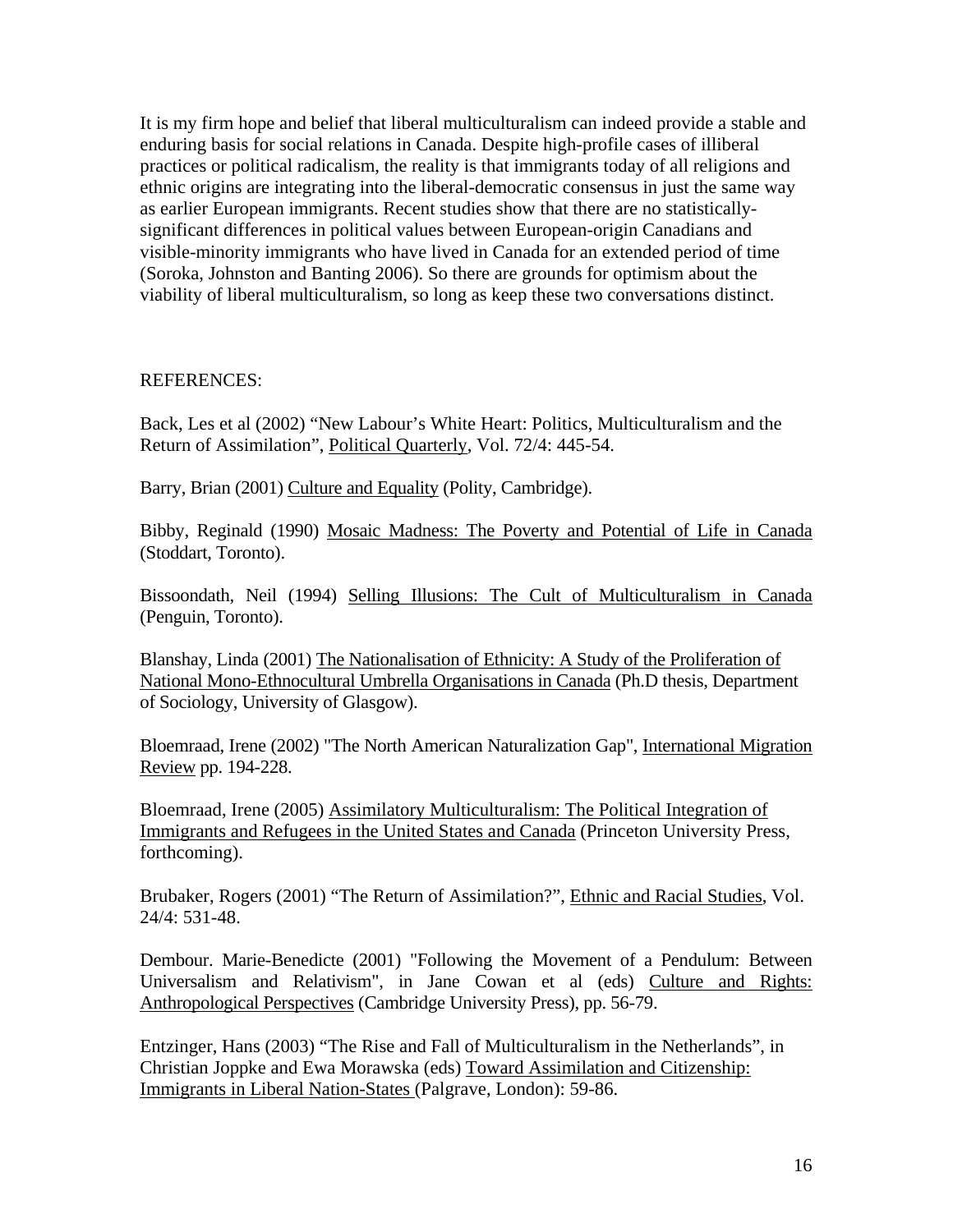Government of Canada (1995) Female Genital Mutilation: Report on Consultations Held in Ottawa and Montreal (Research, Statistics and Evaluation Directorate, WD1995-8e. Department of Justice, Ottawa).

Gywn, Richard (1995) Nationalism without Walls: The Unbearable Lightness of Being Canadian (McClelland and Stewart, Toronto).

Henry, Frances (1994) The Caribbean Diaspora in Toronto: Learning to Live with Racism (University of Toronto Press, Toronto).

Howard-Hassmann, Rhoda (2003) Compassionate Canadians: Civic Leaders Discuss Human Rights (University of Toronto Press, Toronto).

Jaworsky, John (1979) A Case Study of the Canadian Federal Government's Multiculturalism Policy (MA Thesis, Dept. of Political Science, Carleton University).

Joppke, Christian (2004) "The Retreat from Multiculturalism in the Liberal State: Theory and Policy", British Journal of Sociology, Vol. 55: 237-57.

Jupp, James (1995) "The New Multicultural Agenda", Crossings Vol. 1/1: 38-41.

Kymlicka, Will (1998) Finding Our Way: Rethinking Ethnocultural Relations in Canada (Oxford University Press, Toronto).

Kymlicka, Will (2003) "Canadian Multiculturalism in Historical and Comparative Perspective: Is Canada Unique?", Constitutional Forum, Vol. 13/1: 1-8.

Kymlicka, Will (2004) ""Marketing Canadian Pluralism in the International Arena", International Journal, Vol. 59/4, pp. 829-52.

Levine, Alissa (1999) "Female Genital Operations: Canadian Realities, Concerns and Policy Recommendations", in Harold Troper and Morton Weinfeld (eds) Ethnicity, Politics and Public Policy (University of Toronto Press), pp. 26-53.

Liddle, Rod (2004) "How Islam has Killed Multiculturalism", The Spectator, May 1, 2004, pp. 12-13.

Lupul, Manoly (2005) The Politics of Multiculturalism (forthcoming from University of Alberta Press).

OHRC - Ontario Human Rights Commission (1996) Policy on Female Genital Mutilation (Ontario Human Rights Commission, Toronto).

Okin, Susan (1999) Is Multiculturalism Bad for Women? (Princeton University Press, Princeton).